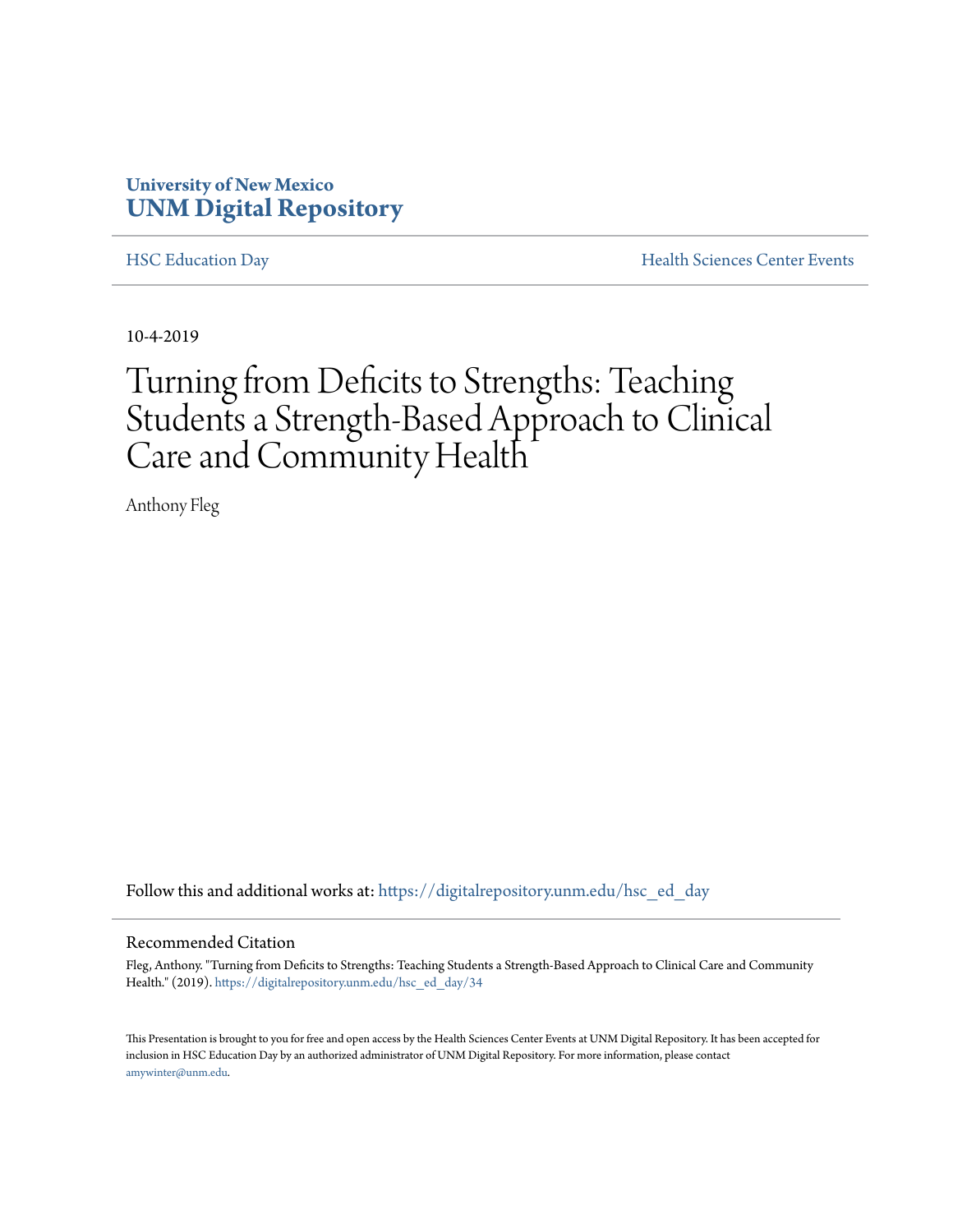## **Turning from deficits to assets: Teaching students a strength-based approach to clinical care and community health**

Anthony Fleg, MD/MPH - UNM Family & Community Medicine, UNM College of Population Health, School of Medicine Preceptorship Office, and Native Health Initiative

Tae-young Nam, UNM Medical Student, Native Health Initiative



#### **Deficits vs. Assets**

- Asset mapping = identifying and amplifying strengths, resources to improve health of an individual/community
- A deficits model is the cornerstone for medical education, focusing on diseases, deficits, addictions, social risk factors, etc. (e.g. needs assessment)
- Asset-based approaches have often been ignored by funders and by clinicians, feeling that they are harder to quantify/evaluate
- By missing assets, we lose a key chance to empower patients/communities to heal from within.
- Asset or deficit? (hint: all deficits are assets in disguises)
- Gang leader Teen parents Navajo-speaking elder

#### **UNM programs/clinics utilizing an assets-based framework**

- Asset mapping workshop in the first week of medical school, embedded into a population health 2-week course (Health of NM), with students then applying that framework toward an analysis of health conditions
- Community immersion aspect of a  $2^{nd}$  year medical school course (PIE), where students create an "assets map" around their health issue with their community leaders
- Student-run homeless shelter clinic notes include assets in HPI, assessment and plan
- Applying a strength-based approach to all aspects and programs of a pediatrics health clinic (Young Children's Health Center), much of which comes from the clinic's Family Support Council. Below is the Protective Factor's Framework they are using:

| <b>PROTECTIVE FACTORS FRAMEWORK</b>          |                                                                                                                                   |
|----------------------------------------------|-----------------------------------------------------------------------------------------------------------------------------------|
| Domain                                       | Clinic Services/programs to address domain                                                                                        |
| Knowledge of Parenting and Child Development | Home Visitation, Well Child Check, Parents groups, Community forums, family therapy                                               |
| Concrete Support in times of need            | Case management, SW Aide, Law Clinic, crisis intervention                                                                         |
| Social and emotional competence of children  | neighboring program, school based prevention groups, Saturday volunteer group, summer camp, integrated behavioral health services |
| Parental resilience                          | strength based philosophy, family therapy, parent groups, english classes                                                         |
| <b>Social Connections</b>                    | Neighboring programs, community forums, parent groups                                                                             |
|                                              |                                                                                                                                   |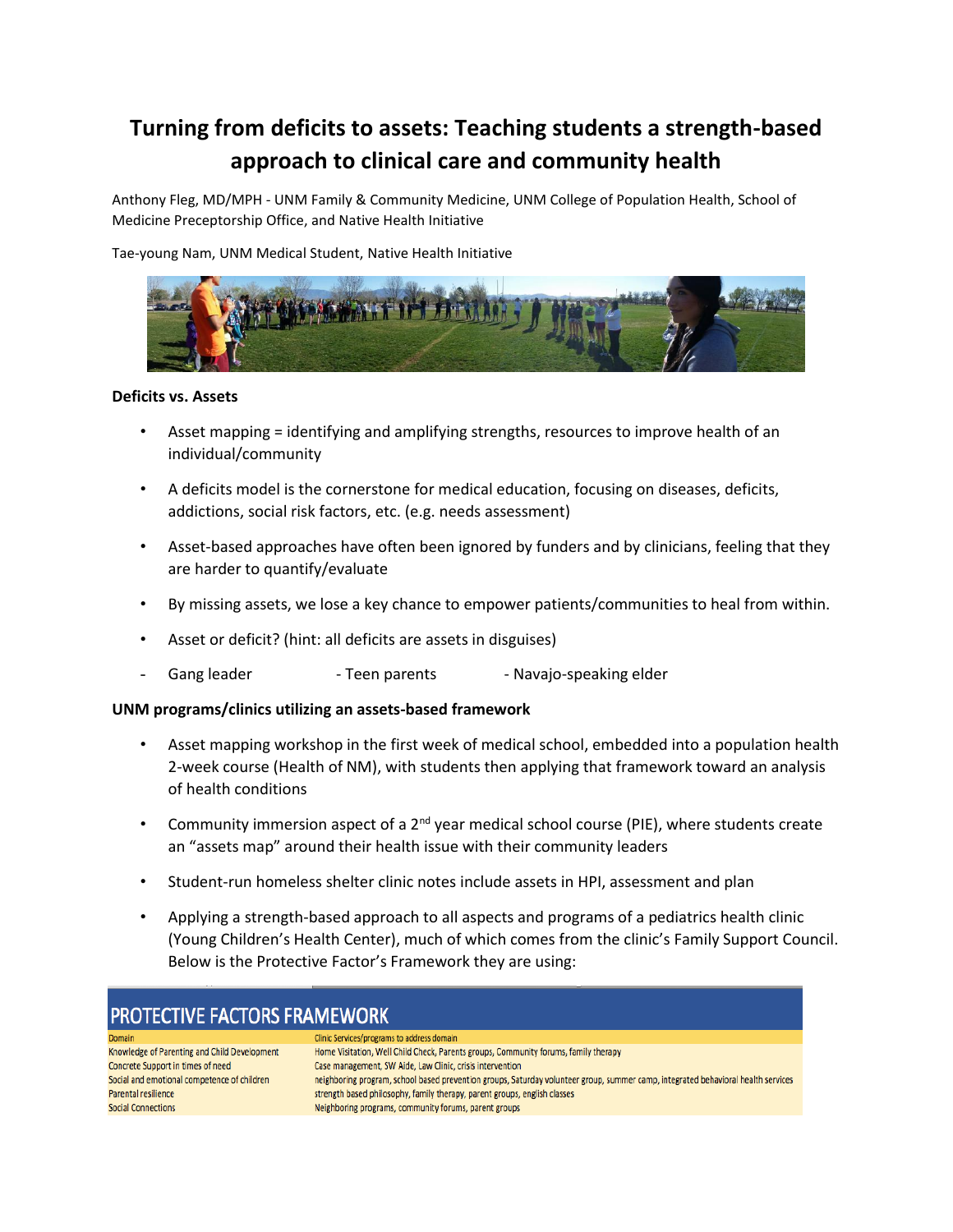#### **Outcomes in pictures and words**

*Student reflections after a week focused on asset mapping in the UNM PIE course*

*I think that strength-based work can help clinicians better their ability to improve patient lifestyle and habits, and I think it will allow health professionals to provide better quality care when we see patients in a more positive light. If we learned that a patient has an admirable quality or once completed a difficult talk, we can use this to our advantage and more convincingly suggest a change for a difficult habit.* 

*During medical training, we aren't taught to see patients in a positive light (outside of this PIE experience as I'm reflecting here). It partly may be because of the system or the plethora of medical things we need to learn, but we are taught to approach patients by their diagnoses and medical history instead of things that are positive. We learn that they have uncontrolled diabetes before we learn that they take care of their 2 children and elder parents and maintain a full-time job, for example.*

*It is hard to intentionally focus on assets and strengths when deficits and pathology have been drilled into our heads for so long. However, these last few weeks I am making a concerted effort to take this point of view and really be intentional about getting at patient strengths. So that's my goal for this week. I think medical education could be better at teaching us this by just introducing it sooner.*



*Asset-based approaches to school safety, overcoming addiction, and smoking prevention (credit: NHI)*



*Deficit (left) and asset (right) maps used in asset-mapping workshops (credit: NHI)*